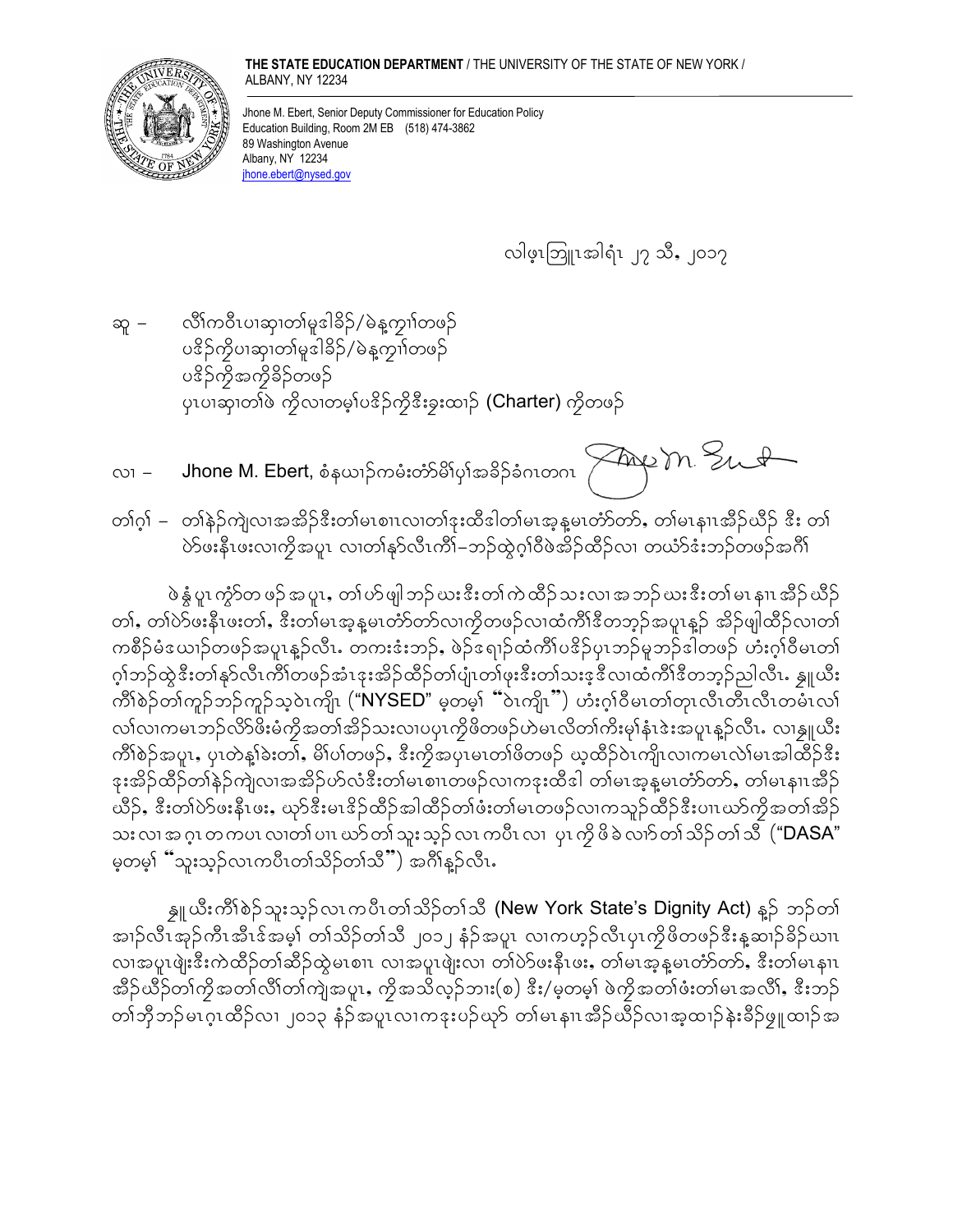ကျိၤအကျဲ (cyberbullying) အပူးနူဉ်လီၤ<sup>1</sup>. တၢ်သိဉ်တၢ်သီလိဉ်ဘဉ်ဝဲပုၤကိုဖိတဖဉ်လၢကဟ့ဉ်လီၤပုၤကိုဖိတ ဖဉ်, ပုၤလၢအိဉ်ဒီးမှုဒါလ၊တါအံးထွဲကွါထွဲတါ, ဒီးပုၤမၤတါဖိလ၊အိဉ်ဒီးတါဂူါတါကျိၤဘဉ်ဃးဒီး DASA ဒီး တၢဴနးအိဉ်ထိဉ်ကိုအဖိလစံဉ်ဒီးတ၊်ဖံးတ၊်မၤအကျိအကျဲလၢအလိဉ်ဘဉ် ကိုအခိဉ်ယၢၤလၢအပူၤဖျံးနှဉ်လီၤႉ လီၤ ဆီဒဉ်တ**i, DASA** လိဉ်ဘဉ်ကိုလိ<sup>ု</sup>ကဝီၤတဖဉ်လၢကနးအိဉ်ထိဉ်တၢ်သိဉ်တၤ်သီလၢအတြိတၤ်မၤအွန္**မၤတံာ်**တ  $\overline{\phantom{a}}$ ် တါမၤနၢၤအီဉ်ယိ $\overline{\phantom{a}}$ (ယှာ်ဒီး တါမၤနၢၤအီဉ်ယီဉ်လၢအ့ထၢဉ်နဲးခ်ီဉ်ဖှူထၢဉ်အကျိုၤအကျဲ့), တါပဲာ်ဖးနီၤဖးထိ ဒါပုၤကိုဖိလ၊ပုၤကိုဖိအဂၤတဖဉ် မ့တမ့္် ပုၤကိုဖိပုၤမၤတၢ်ဖိတဖဉ်ႇ ယှာ်ဒီးတၢ်သိဉ်တၢ်သိလၢအခ်ီဆၢတၢ်အိဉ် သးဘဉ်ယးဒီးတၢ်ပဲာ်ဖးနိုၤဖးတဖဉ်ဒီးတ၊်မၤအ္ဒန္ဓမၤတံာ်တာ်ဒီးတၢ်ပာ်ဖျါထိဉ်တ၊်မၤအသးဒ်န္ဉာ်သိးတဖဉ် ဆူ NYSED အအိ>်နဉ်လီး.

န်တ၊်ဟ်ဖျါလ၊လာ်အသိး, NYSED, တပူးယီနီး ပိုးရှိခဲ့ဉ်ကျ။်("OAG") နှူယီးကိၢိစဲဉ်ဝဲၤဒၢး, ဟ့ဉ် လီၤဝဲတၢ်နဲ့ဉ်ကျဲဒီးတ၊်မၤစၢၤတဖဉ်လၢကမၤစၢၤကိုအပုၤမၤတၢ်ဖိႇ ပုၤကိုဖိတဖဉ်ႇ ဒီးမိၤ်ပၢ်တဖဉ် ဟ်ဖျါထီဉ်ဒီး တိဉ်ဖျါထိဉ်တ၊်မၤအသးဘဉ်ယးဒီးတ၊်မၤအ္ဒန္ဓမၤတံဉ်တာ်, တ၊်မၤနၢၤအိဉ်ယီဉ်ဒီးတ၊်ပဲဉ်ဖးနီၤဖးတဖဉ်နှဉ် လီၤႉ တၢ် မၤ ယှာ် မၤ သကိႏ တၢ် နဲဉ် ကျဲလံာ် တီ လံာ် မီ လၢ တၢ် ဟုဉ် လီၤ အီၤ လၢ NYSED ႏိုး OAG လၢ လါ အီကူာ် ၂၀၁၆ အပူၤပဉ်ယှာ်ဒီးလံာ်ကွီဉ်ဒိအဒိလ၊တၢ်ဟ်ဖျါထိဉ်ဒီးတ၊်ယိသမံထံ DASA တ၊်ကဲထိဉ်အသးတ ဖဉ်န္ဉ်ာလီၤႉ<sup>2</sup> ဝဲၤကျိၤမှၢ်လၢလ၊ကမၤဒိဉ်ထိဉ်အါထိဉ်တၢ်ဖံးတ၊်မၤလၢအရ္ဒဒိဉ်အံၤခီဖျိဒုးသှဉ်နိဉ်ထိဉ်ကိုဒီးဟံဉ်ဖိ ယီဖိတဖဉ် လၢတၢ်နဲ့ဉ်ကျဲဒီးစဲးဖီကဟဉ်တၢ်တိစၢၤမၤစၢၤဘဉ်ထွဲဒီး DASA ဒီးကိုလၢအပူၤဖျံးဒီးအိဉ်ဒီးတၢ်ဆိဉ် ထွဲမၤစၢၤတဖဉ်န္ဉာ တၢဴမၤန္၊်အီၤသ္လာၤ၀ဲၤကျိၤအအိဉ်န္ဉာလီၤ.

NYSED ဟူဉ်င်္ဂါဟူဉ်ဘါလိါကဝီၤ, မိါပါ, ဒီးပုၤက္ဂါထွဲတါတဖဉ်လၢအအိဉ်ဒီးတါသံကျွဲဘဉ်ယးဒီး DASA တဖဉ်လၢကဆဲးကျ၊ NYSED တါနဲ့ဉ်ကျဲဒီးစဲးဖိကဟဉ်အကျိၤအကျဲတ၊်တိစၢၤမၤစၢၤဘဉ်ထွဲဒီး တ၊် ယိသမံထံတၢ်သိဉ်တၢ်သိသနိုဒီးတၢ်မၤအကျိၤအကျဲတဖဉ်ဒီးတၢ်ဖံးတ၊်မၤအဂ္ $\rm{n}$ ကတၢၢ်လၢတၢ်ဒုးအိဉ်ထိဉ်ဒီးပ $\rm{n}$ ယာ်ကိုအခိဉ်ယၢၤလၢအပူၤဖျဲးဒီးအိဉ်ဒီးတၢ်ဆိဉ်ထွဲမၤစၢၤအပူၤန္ဉာလီၤႉ တၢ်ဆဲးကျုဝဲၤကျိၤသွဖဲ –

- ကျိ $\mathfrak f$ ခံကျိ $\mathfrak f$ တ $\mathfrak f$ ကူ $\mathfrak f$ ညာအီးဟိ $\mathfrak f$ နိ $\mathfrak f$ တီတ $\mathfrak f$ ကျိ $\mathfrak f$ တဖ $\mathfrak f$  (Bilingual Education and World Languages - OBEWL) ဖဲ (၇၁၈)၇၂၂–၂၄၄၅ မဲ့တမ္နာ obewl@nysed.gov, *မဲ့တမ္န*
- တၢ်ဆိ်ဉ်ထွဲမၤစၢၤပုၤကွိဖိတၢ်မၤစၢၤတဖဉ် (Office of Student Support Services -SSS) ဖဲ (၅၁၈) ၄၈၆–၆၀၉၀ မှတမှာ studentsupportservices@nysed.gov.

န်န္βအသိး, ပုၤလၢအိβ်ဒီးတၢ်သံကွၢ်ဘβ်ယးဒီး DASA လၢအလိβဘβ်ကျိ6တ၊်တိစၢၤမၤစၢၤန္β ဆဲး ကျ၊ ကျိ5် ဟိဉ် ကဝိၤ ကျိ5် ခံ ကျိ5် တၢ် မၤ လိ မၤ ဒိး တၢ် မၤ စၢၤ ပု၁် ဘျး စဲ (Language Regional Bilingual Education Resource Network - RBERN) သ့ခ်ိဖျိ Parent Hotline, အိဉ်သူဉ်လီၤအသး ဖဲ နှူယီး ဖှဉ်စိမိၤ ("NYU") ခီဖျိ –

<span id="page-1-0"></span><sup>&</sup>lt;sup>1</sup>နမ္န္ကုံအဲ့ဉ်ဒိုးမၤန္နုံအါထိဉ်တျနဉ်ကျဲဒီးတ္ပါမၤစၢၤလၢအဘဉ်ထဲ့ဒီး Dignity တျသိဉ်တျသိန္၌ ဝံသးစူၤလဲၤက္စ္ပါဖဲႇ http://www.p12.nysed.gov/dignityact/

<span id="page-1-1"></span><sup>&</sup>lt;sup>2</sup> တါနဲဉ်ကျဲအံၤတါယုမၤန္၊်အီၤသ့ဖဲ <u>http://www.p12.nysed.gov/dignityact/documents/SED-</u> AGLttrandGuidance8-31-16.pdf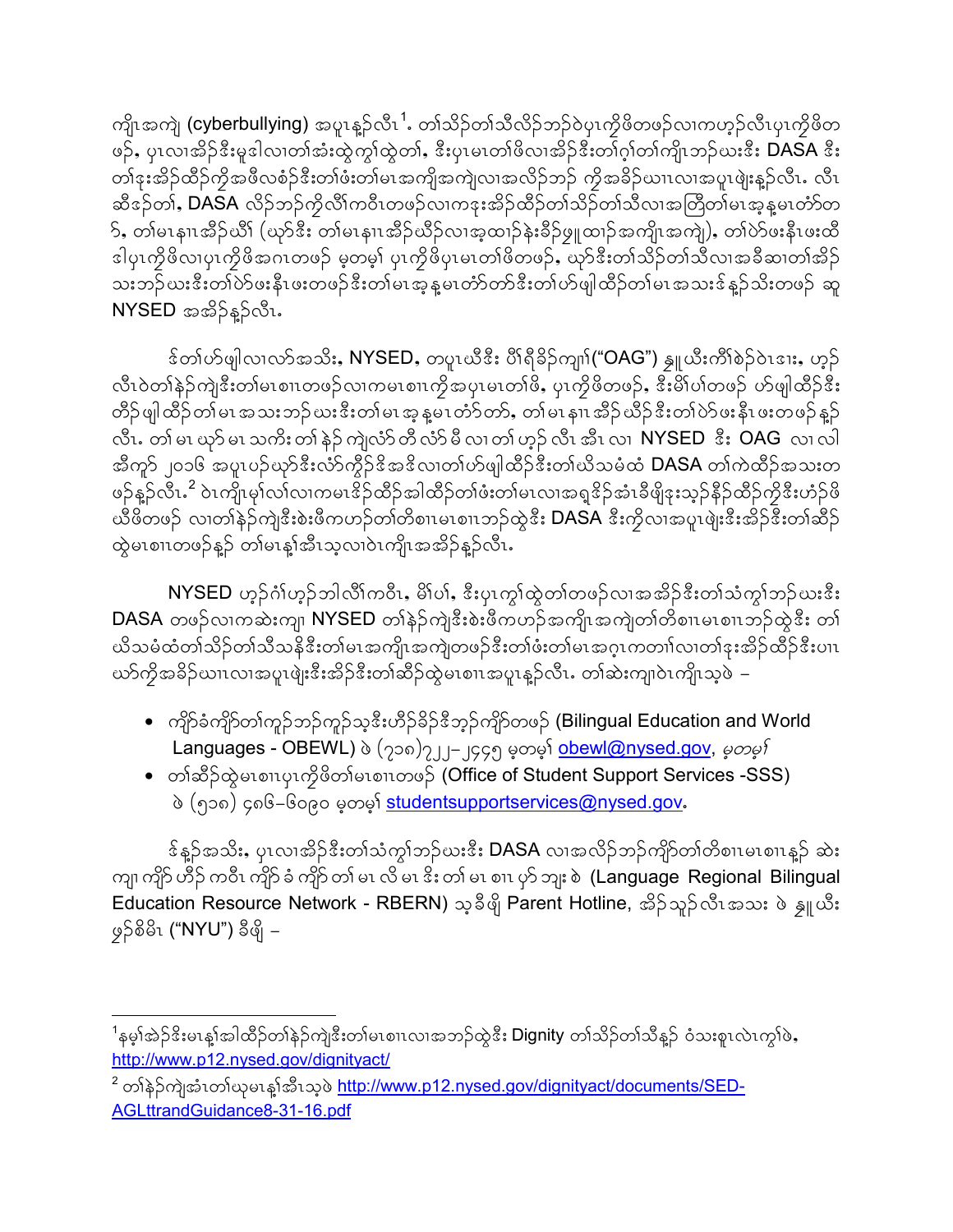- မၤလၢပုံၤတၢ်သံကွၢ်အဒိ ဖဲအံၤ
- $\bullet$  လီတဲစိ  $($ ၈၀၀)၄၆၉–၈၂၂၄
- 
- $\vec{\mathfrak{so}}(\infty)$  nysparenthotline@nyu.edu
- ဆု၊လံာ်ပရၢ NYS ELL Parent Hotline Team c/o NYS Statewide Language RBERN at NYU MetroCenter 726 Broadway - 5th Floor New York, NY 10003

ပုၤတဂၤလၢ်လၢ် ပတံထိဉ်လၢလိၢ်ကဝိၤကဟံးဂ္<sup>ု</sup>ဝိတၢ် ဒ်တၢ်ကူဉ်ဘဉ်ကူဉ်သ့တၢ်သိဉ်တၢ်သိ §၃၁၀ ဟဲ ဝဲအသိးနဲ့ဉ်လီၤႉ တၢ်ကူဉ်ဘဉ်ကူဉ်သ့တၢ်သိဉ်တၢ်သီ **§**၃၁၀ ဟ်ဖျါထိဉ်ဝဲဒဉ်လၢ ပှၤလၢအဆိကမိဉ်တယာ်လီၤ အသးလၢအသးတမှာ်တမံခ်ီဖိျတ်ဟုံးဂုၤ်ဝိမၤတၤ် ဖဲက္ကိလီၤ်ကဝိၤတၤ်အိဉ်ဖိုဉ် မဲ့တမ္၊ ခ်ီဖိျကိုအပှၤန္၊ါစိန္၊်ကမီၤ နူဉ် က တိဉ် ဖျါ ထိဉ် တၢ် ပ တံ သ ကွဲ၁် က ညး ဆူ တၢ် ကူဉ် ဘဉ် ကူဉ် သူ က မံ း တံာ်မိ၊် ပု၊် (Commissioner of Education) လၢကက္ဂါသမံထံတါဟံးဂ္ဒါဝိန်န္ဥသိးတဖဉ်အဂါသူန္ဥလီၤ.တါဂ္ဒါတါကျိုးဘဉ်ထွဲနီးတါတီဥ်ဖျါ ထိဉ်တ1်ပတံသက္ဂၤ်ကညးတဖဉ်နှဉ် တ၊်မၤန္၊်အီၤလၢအဲကလံးကျိဉ်, စပ္ဉဉ်ကျိဉ်, အဉ်ရး(ဘ) ကျိဉ်, တရူး ကျိ5် (တဲန1်ပၢါ), ဘုကလံဉ်, ဒီးဟူးတံဉ်ကျိာ်အပူၤသ္၀ဲ www.counsel.nysed.gov န္Pလီၤ.

ဝံသးစူၤဟ်သူဉ်ဟ်သးလၢဝဲၤကျိၤအၢဉ်လီၤအသးမၤတၢ်လၢ ကဟ်ခူသူဉ်ပုၤတဂၤအနိ1်ကစၢ်တၢ်ဂ့ၢ်တ၊် ကျိုးလၢအဒုးနဲ့ဉ်ဟ်ဖျါထိဉ်ပုၤကွိဖိအတိၤပတိၢ်တၢ်ဂွၢ်တၢ်ကျိၤဒီးရဲဉ်ကျဲၤပၢဆု၊တၢ်ဂ့ၢ်တၢ်ကျိၤဒ်န္ဉာသိးတဖဉ် ဒ် နိုໂကစါတါဂူါတါကျိုဟါသိဉ်တါသီဒီးတါဘျ၊သဲစးအိဉ်ဝဲအသိး, ယှာ်ဒီးဖဲဉ်ဒရၢဉ်ဟံဉ်ဖိယီဖိတါကူဉ်ဘဉ်ကူဉ် သုတ္)ခုံးတျကား နွံ့ပါတစ္ပါတ္ပါတ္ပါတ္ပါတ္ပါတ္ပါဘူသို့ ("FERPA") ဟဲ့ဝဲအသိုးန္ဥလုံး

ဝဲၤကျိၤန္ဉာ်ကဟူဉ်လီၤတၢ်မၤစၢၤတဖဉ်လၢ မိၢိပၢ်ႇ ပုၤက္ဂၢ်ထွဲတၢ်ႇ ဒီးပုၤအဂၤလၢအသးစဲဘဉ်ဃးဒီး DASA, ဒီးတၫ်ကွဲးကျိုးထံအီၤဆုကျိဉ်တဆံကျိဉ်လ၊တၢ်ကတိၤစူးကါအီၤလၢန္ဘူယီးကိၢိစဉ်အပူၤန္ဉ်လီၤ.

န်န္βအသိး, NYSED ဟ်ဖျါထိဉ်တၢ်မၤစၢၤလၤလာ်တဖဉ်နီးပီးလီတဖဉ်လၢ အမၤစၢၤကွိပုၤမၤတၤ် ဖိ, ပုၤက္ငိဖိ, မိါပါ, ဒီးပုၤတ၀ၢတဖဉ်သူန္ဉာလီၤ. ဝံသးစူၤစူးကါတါမၤစၢၤတဖဉ်ဖဲအကြားဝဲဘဉ်ဝဲ, ဒီးမၤသကိႏ တၢိနီးပုၤလၢပတၢ်ဖံးတ၊်မၤတဖဉ်လၢကမၤလိၤတံ၊်ပုၤဖိသဉ်ခဲလၢာ်အတၢ်ပူၤဖျဲးနီးတၢ်အိဉ်ဆူဉ်အိဉ်ချ့ခီဖျိမၤဘဉ် လိ>်ပီးလီတဖဉ်အံၤဒီးနကိုအပုၤတ၀ၢတဖဉ်အတၢ်ပညိဉ်ကွၢ်စိဒီးတၢ်လိဉ်ဘဉ်တဖဉ်နူဉ်လီၤႉ

- NYSED ဒီး NYS ပိ<sup>ု</sup>ရှိခိဉ်ကျn်အလံာ်ပရာဆူ လိ<sup>ု</sup>ကဝိၤပာဆု၊တာ်မူဒါခိဉ်ဒီးတာ်နဲဉ်ကျဲတဖဉ်အအိဉ် - http://www.p12.nysed.gov/dignityact/documents/SED-AGLttrandGuidance8-31-16.pdf
- ဟ်ဖျါထိဉ် တၢ်မၤနၢၤအိဉ်ယိဉ်, တၢ်မၤအ္ဒန္ဓမၤတံာ်တာ်, တၢ်မၤပျံၤမၤဖုး, ဒီးတၢ်ဲလ်ဖူနီၤဖူးလၢပကိုတ ဖဉ်အပူၤ – http://www.p12.nysed.gov/dignityact/documents/PreventBullyingInYourSchool N ov2016.pdf